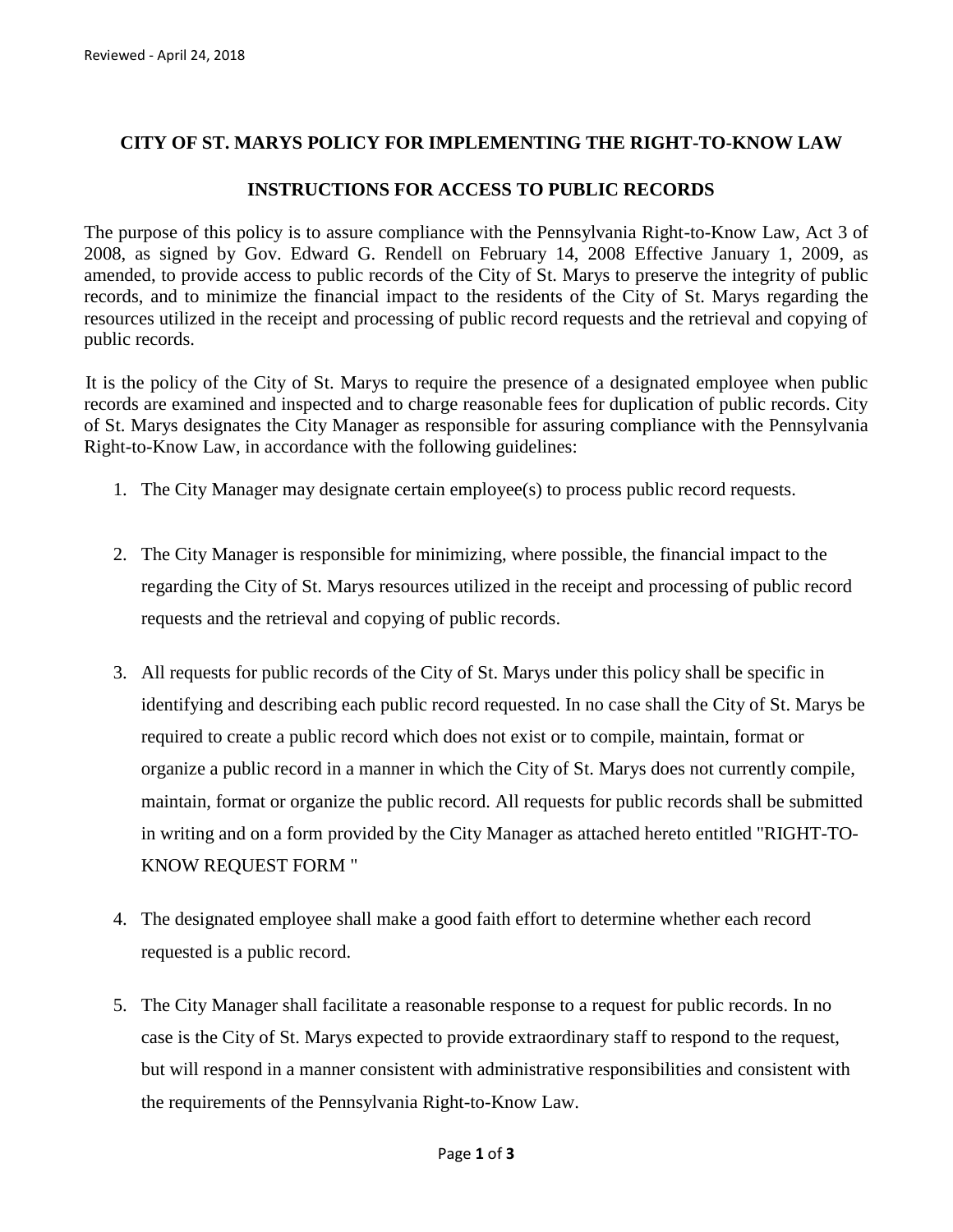- 6. The designated employee shall respond to the requester within five (5) business days from the date of receipt of the written request. If the City Manager does not respond within five (5} business days of receipt thereof, the request is deemed denied.
- 7. The response provided by the City Manager shall consist of:
	- A. approval for access to the public record;
	- B. review of the request by the designated employee;
	- C. denial of access to the record requested.
- 8. If access to the public record requested is approved, the public record shall be available for access during the regular business hours of the City of St. Marys. The designated employee shall cooperate fully with the requester, while also taking reasonable measures to protect City of St. Marys public records from the possibility of theft and/or modification. The presence of a designated employee is required when public records are examined and inspected.
- 9. Fees for duplication of public records shall be as listed in the current City Fee Schedule.
- 10. In the event the estimated cost of fulfilling a request submitted under this policy is expected to exceed \$100.00, the designated employee(s) shall obtain fifty percent (50%) of the expected cost in advance of fulfilling the request to avoid unwarranted expense of resources.
- 11. If the request is being reviewed, the notice provided by the City of St. Marys shall be in writing and include the reason for the review and the expected response date, which shall be within thirty (30) days of the notice of review. If the City of St. Marys does not respond within thirty (30) days thereof, the request is deemed denied. Review of the request is limited to situations where:
	- A. The record requested contains information, which is subject to access, as well as information, which is not subject to access that must be redacted prior to a grant of access. The redacted information is considered a denial as to that information;
	- B. The record requires retrieval from a remote location;